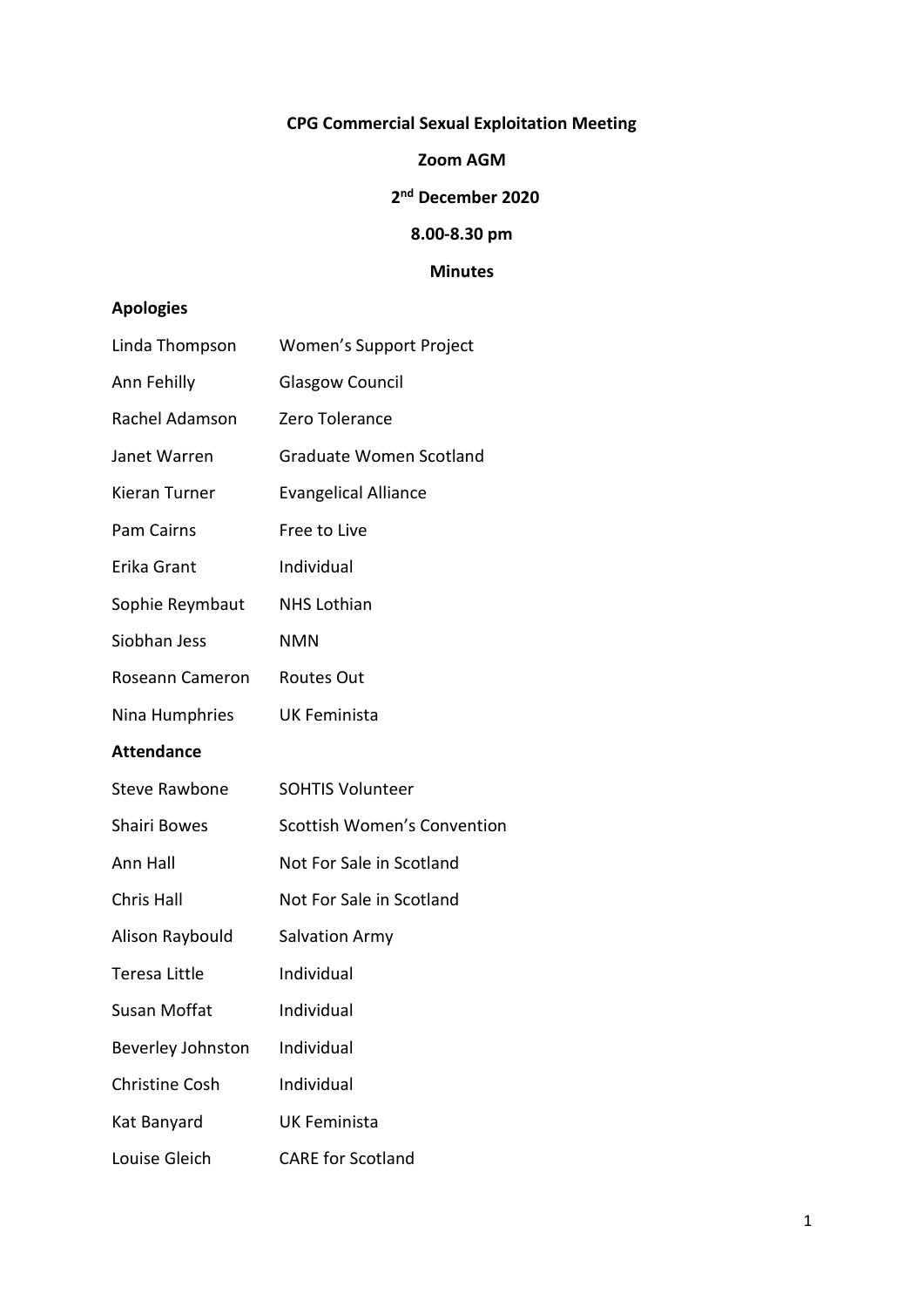| Lauren Holehouse       | <b>Evangelical Alliance Scotland</b> |
|------------------------|--------------------------------------|
| Diane Robertson Martin | Survivor                             |
| Kate Fry               | Rhoda Grant's PA                     |
| Johann Lamont          | <b>MSP</b>                           |
| John Mason             | MSP                                  |
| <b>Rhoda Grant</b>     | MSP (Co-convener)                    |
| <b>Ruth Maguire</b>    | MSP (Co-convener)                    |
| Jacci Stoyle           | <b>ACTS (Secretariat)</b>            |

#### **Minutes**

### **Apologies**

Rhoda Grant opened the meeting and apologies were read out as listed above.

### **Agreeing the Minutes of the previous meeting**

Rhoda asked if the group could approve the Minutes of the previous meeting (30/9/2020). They were unanimously approved.

#### **Election of Conveners and Secretariat**

Rhoda thanked everyone who had contributed to the running of the CPG and asked Jacci Stoyle to chair the re-election of the co-conveners.

Jacci asked the co-conveners Rhoda Grant and Ruth Maguire if they wished to continue in their role and they both agreed to do so. They were unanimously approved by the group.

Rhoda then resumed chair and asked Jacci Stoyle if she wished to continue in her role as Secretariat, and she agreed to do so. She was also unanimously approved by the group.

Rhoda thanked Jacci for her hard work over the past year.

#### **Feedback from MSPs on any parliamentary business**

Rhoda decided that as we were currently having an ongoing parliamentary consultation, *Equally Safe: A consultation on challenging men's demand for prostitution, working to reduce the harms associated with prostitution and helping women to exit,* this point had been covered in the previous public zoom meeting, *How to tackle demand for prostitution and sex trafficking in Scotland.* (The public meeting was organised by UK Feminista as a webinar in conjunction with this AGM, but as it was open to those who might not wish to have their attendance formally noted, it was not included as part of our closed, members only AGM.)